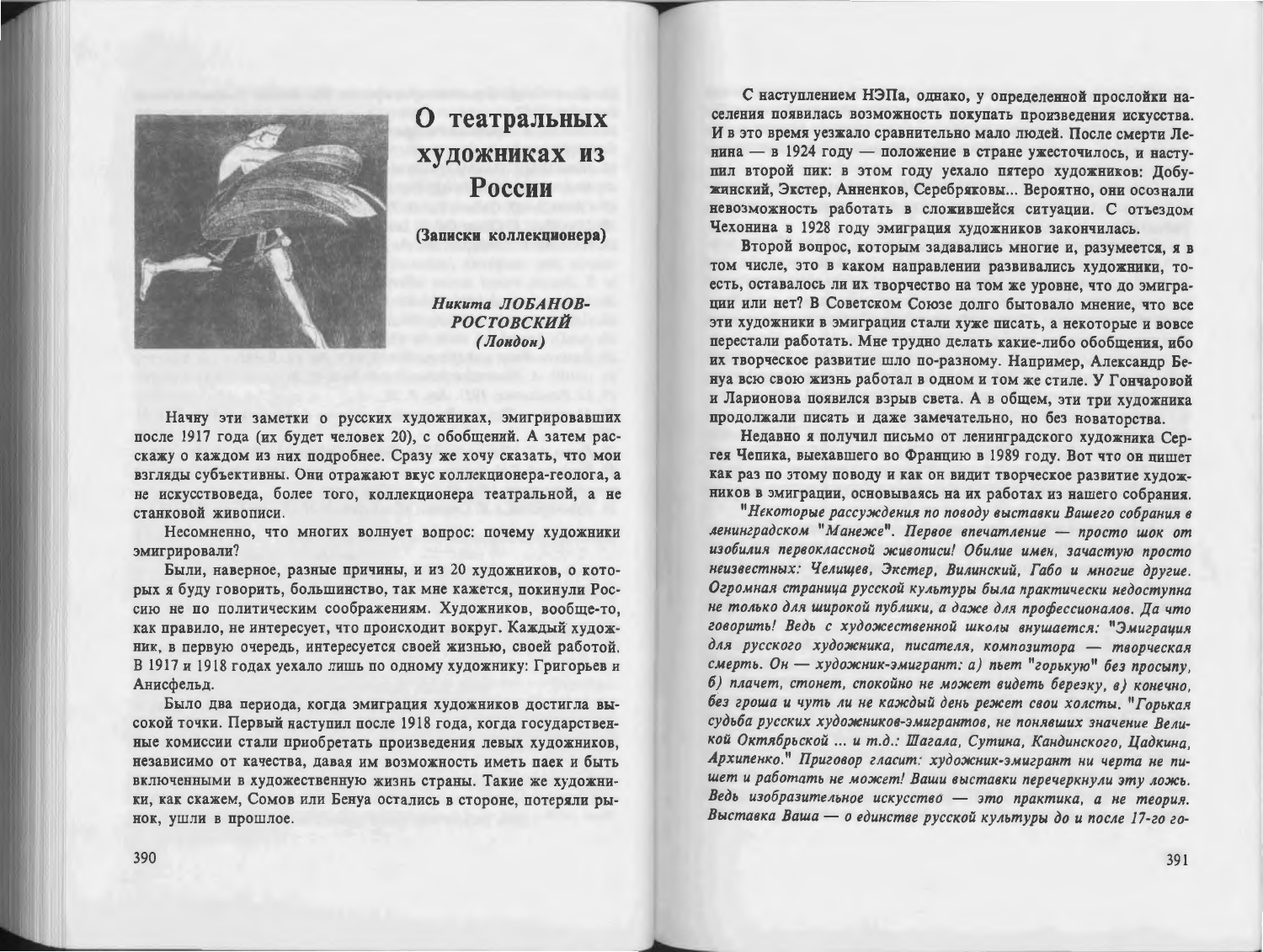да. И можно сколько угодно говорить о том, что-де художники вне России хорошего ничего не создали - вот посмотрите: Коровин, Бенуа, Бакст, Добужинский - все создано не в запойной зеленой тоске, а великолепно нарисовано, скомпоновано и написано" (письмо приводится с сокращениями).

Следующий вопрос: повлияла ли массовая эмиграция художников на развитие живописного искусства в тех странах, которые их приняли?

В Берлине работали Челищев и Пуни - в кабаре "Синяя птица" Яши Южного. Это кабаре пользовалось таким успехом, что возникли два немецких кабаре, которые оформлялись на русский лад, что явно доказывает влияние русских художников хотя бы в этой области. Бакст, Делоне, Гончарова и Ларионов работали во Франции и повлияли на сценические постановки, стиль одежды, моду в ювелирных изделиях. То же самое можно сказать о Судейкине и Ремизове, живших в США, - они повлияли на театр (оперу) и моду. Судейкин работал в Метрополитэн (в Нью-Йорке), а Ремизов в Голливуде (Калифорния). Был ли на их работы какой-то коммерческий спрос среди коллекционеров? У меня список 19 торговцев русской живописью только в Париже, у которых я сам покупал картины за последние 35 лет. Такой же список у меня есть и по Нью-Йорку. Так что русское искусство не было забыто в тех странах, где они работали.

В это время в Париж наезжал Василий Алексеевич Пушкарев. тогда директор Русского Музея в Ленинграде, - единственный директор советского музея, из встречавшихся мне за границей, который покупал за валюту произведения русского искусства в Париже (возможно, что и в других городах) и возвращал их в Советский Союз.

Тут небольшое отступление. В Париже один из главных торговцев русским искусством был Исар Саулович Гурвич. У него было огромное количество картин, он сам не знал, что у него есть. И Пушкарев, приезжая в Париж, конечно, всегда приходил к нему. Там, у Гурвича, я и был однажды представлен Пушкареву как "князь Никита Дмитриевич Лобанов-Ростовский". Он как-то удивился и очень сурово на меня посмотрел. Я сказал ему, что не всех же князей успели расстрелять, я-то, мол, жив. На что он ответил: "Жаль". Но это все так, а я Пушкарева очень уважаю, и когда его убрали с поста директора Русского Музея по причинам, весьма далеким от искусства, то на его место пришел человек, который оказался замешан в уголовщине. На Западе был бы под судом, и уж во всяком случае не продолжал бы жить в государственной квартире. полученной в качестве директора музея.

#### ПЕРИОДЫ

| <b>Фамилии</b><br><b>ХУДОЖНИКОВ</b> | Дореволю-<br><b>ЦИОННЫЙ</b> | Период<br>засилья<br>левых<br><b>ХУДОЖНИКОВ</b> | Начало<br>НЭПа       | Период<br>ужесто-<br>чения<br>поли-<br><b>ТИКИ</b> | После-<br>дую-<br>щие<br>годы |
|-------------------------------------|-----------------------------|-------------------------------------------------|----------------------|----------------------------------------------------|-------------------------------|
|                                     | Годы отъезда - 19           |                                                 |                      |                                                    |                               |
|                                     | 9, 10, 14, 15               | 17, 18, 19, 20                                  | 21, 22, 23           | 24                                                 | 26, 28                        |
| 1. М.Андреенко                      |                             | $\ddot{}$                                       |                      |                                                    |                               |
| 2. Б.Анисфельд                      |                             | $\ddot{}$                                       |                      |                                                    |                               |
| 3. Ю.Анненков                       |                             |                                                 |                      | $+$                                                |                               |
| 4. Л.Бакст                          | $\ddot{}$                   |                                                 |                      |                                                    |                               |
| 5. А.Бенуа                          |                             |                                                 |                      |                                                    | $\ddot{\phantom{1}}$          |
| 6. Н.Бенуа                          |                             |                                                 |                      | $\ddot{\phantom{1}}$                               |                               |
| 7. Н. Гончарова                     | ÷                           |                                                 |                      |                                                    |                               |
| 8. Б. Григорьев                     |                             | $\ddot{}$                                       |                      |                                                    |                               |
| 9. С.Делоне                         | $\ddot{}$                   |                                                 |                      |                                                    |                               |
| 10. М.Добужинский                   |                             |                                                 |                      | $\ddot{}$                                          |                               |
| 11. М.Ларионов                      | $\ddot{}$                   |                                                 |                      |                                                    |                               |
| 12. Г.Пожедаев                      |                             |                                                 | $\overline{+}$       |                                                    |                               |
| 13. И.Пуни                          |                             | ÷                                               |                      |                                                    |                               |
| 14. Н. Ремизов                      |                             | $+$                                             |                      |                                                    |                               |
| 15. А.Серебряков                    |                             |                                                 |                      | $+$                                                |                               |
| 16. С.Судейкин                      |                             | ÷                                               |                      |                                                    |                               |
| 17. П.Челищев                       |                             | ÷                                               |                      |                                                    |                               |
| 18. С.Чехонин                       |                             |                                                 |                      |                                                    | ÷                             |
| 19. М.Шагал                         |                             |                                                 | $\ddot{\phantom{1}}$ |                                                    |                               |
| 20. А.Экстер                        |                             |                                                 |                      | $\ddot{}$                                          |                               |
| Bcero:                              | Δ                           | $\overline{7}$                                  | $\overline{2}$       | $\overline{\mathbf{5}}$                            | $\overline{2}$                |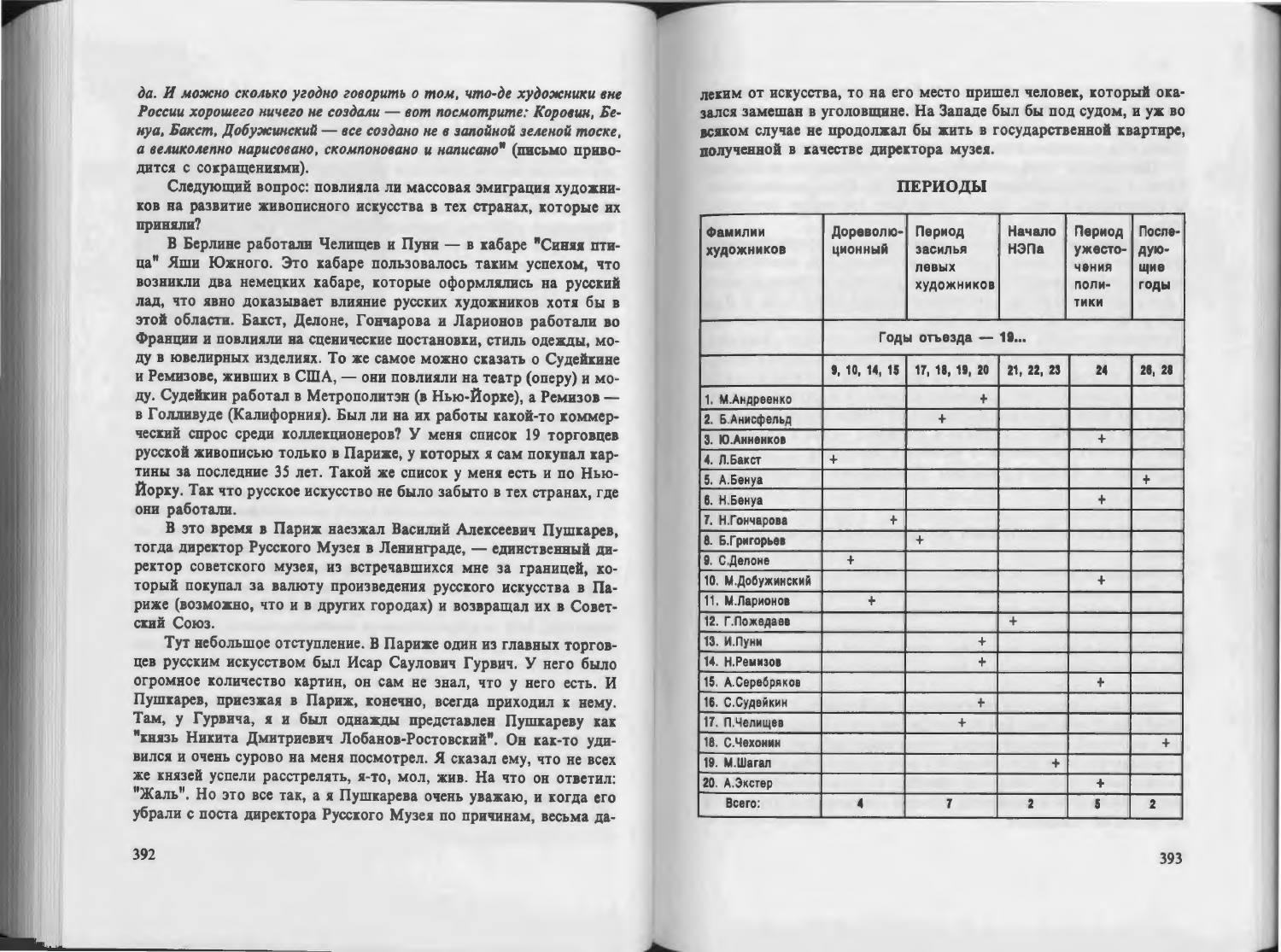В заключение хочу сказать, что будучи выходцем из России, я знал, что русская литература и музыка оказали большое влияние на весь мир. а после изучения русского изобразительного искусства понял, что и русская живопись была не менее влиятельна.

Параллельно шла, конечно, очень интенсивная культурная жизнь в сфере философии, поэзии, прозы. Но я, к сожалению, не компетентен в этих областях и не могу проследить эти параллели.

А какова ситуация сегодня? Очень многие, десятки советских художников сейчас живут и работают на Западе. Хочу заметить, что мода на любую живопись непостоянна, у нее есть подъемы и спады, и для русского искусства этот подъем начался в 60-е годы. В Лондоне не проходит и месяца без того, чтобы не открылась выставка современных русских художников. Некоторые исчезают бесследно, есть средние и те, чьи работы продаются за очень большие суммы... Но меня волнует то, что никакого влияния на местную культуру они не оказывают - нет, например, художника в Англии, который пишет как Булатов или как Кабаков. Отношение художников США и Англии к русским художникам в основном - как к провинциалам. Речь идет, разумеется, о нынешней эмиграции.

Теперь я перейду к рассказам об отдельных художниках.

#### Михаил Федорович Андреенко-Нечитайло

Родился в 1894 г. в Херсоне, умер в 1982 г. в Париже.

Под влиянием концепции кубизма и конструктивизма А.Экстер, Андреенко разработал определенный стиль, совмещавший коллаж, яркую цветовую гамму и мастерство рисовальщика. В последние годы у Андреенко ухудшилось зрение, и его работы, начиная с 60-х годов, утратили чистоту красок, а дар рисовальщика постепенно покидал его.

Впервые я встретился с Андреенко в его парижской мастерской в 1964 году. Ему тогда было 70 лет. Он уже плохо видел и жил в нищете, в огромной грязной студии, почти всеми забытый. Спроса на его работы тогда не было. Я купил у него десять эскизов костюмов и несколько эскизов декораций. Он был в здравом уме, шутил и трезво судил о своих коллегах, русских художниках в Париже, в частности, об Анненкове.

Андреенко был снова "открыт" дельцом-печатником Кристофером Цвикликером в 1973 году, когда русское модернистское искусство опять стало всплывать. Цвикликер сделал несколько литографий кубистических работ Андреенко и в 1974 г. включил их в экспозицию с каталогом под названием "Видение Руси". На этой выставке его работы стоили от 800 до 18000 немецких марок.

# Борис Израилевич Анисфельд (Бер Анисфельд)

Анисфельд - романтик, оказавшийся под влиянием символизма и интересовавшийся Востоком. В связи с этим Фокин пригласил его оформлять несколько спектаклей. В последние годы жизни Анисфельд жил уединенно в хижине в "Скалистых горах" и, как правило, с кем-нибудь из учеников. В то время в его работах видно было влияние Филонова с Врубелем. В период своей жизни в Америке он постоянно выставлялся и картины его продавались. Позднее он потерял интерес к работе в театре. Большая часть его театральных работ сейчас хранится в Публичной библиотеке при Линкольн-Центре в Нью-Йорке.

В связи с затворничеством Анисфельда мне не удалось с ним встретиться. Поэтому я навещал его дочь Марочку - когда они, в 60-х годах, еще жили в Вашингтоне. Сейчас она живет в Коннектикуте, на берегу моря, часах в трех езды на поезде от Нью-Йорка.

В Вашингтоне большая часть его работ находилась в подвале, где они сильно пострадали от сырости. Никого они не интересовали, даже дочь. К счастью, Марочка Анисфельд была школьной подругой хранительницы Танцевальной коллекции в Нью-Йоркской Публичной библиотеке. Именно это, наряду с отсутствием спроса на театральную живопись, и привело к тому, что дочь Анисфельда отдала (и частично продала) лучшие театральные работы Публичной библиотеке при Линкольн-центре в Нью-Йорке.

В 1984 г. Роберт Шепард купил у Марочки несколько больших ранних работ маслом - дореволюционных и до 20-х годов. Он реставрировал их и выставил в своей галерее в Нью-Йорке (на углу 84-й улицы и Мэдисон Авеню). Выставка была с каталогом. Большую часть работ купил миллионер из Чикаго, а причина покупки была в том, что поместье его отца примыкало к землям Анисфельда в Бессарабии.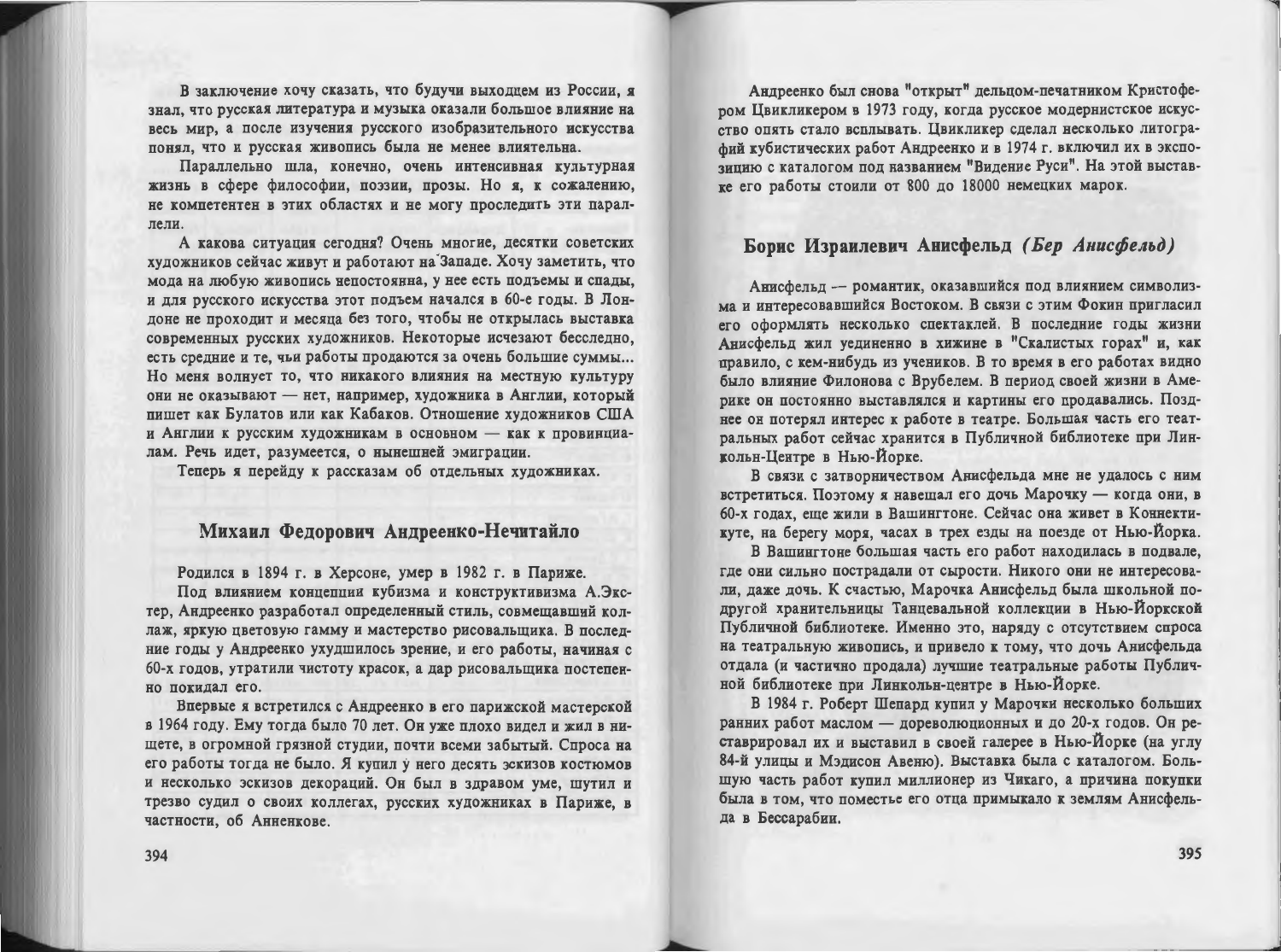

# Юрий Павлович Анненков

Родился в 1889 г. в Петропавловске-Камчатском. Умер в 1974 г. в Париже.

Его лучшие работы относятся к концу 1910-х — началу 1920-х годов - это ранние портреты Анненкова. И хотя он всегда много работал для театра, его работы в Советском Союзе имеют большее художественное и историческое значение, чем все, что он создал в эмиграции, где жил с 1924 года.

Впервые я встретился с Анненковым в Париже в 1964 г. Ему было 75 лет.

Анненков был превосходный рассказчик, зачастую любил и пофантазировать с тем, чтобы рассказ был более увлекательным замечательно, в общем, сочинял. В последние годы, к сожалению, он обратился к абстрактной живописи, коллажам, монтажам - неэстетичным и зачастую безобразным. Он жил относительно хорошо, в превосходном здании, построенном под мастерские художников, в котором жили многие русские художники и ныне продолжают жить Серебряковы - дочь и сын Зинаиды Серебряковой.

И вот как меняются времена. 5 октября 1989 г. на аукционе Кристи портрет Тихонова кисти Анненкова был продан за 100 тысяч фунтов, а в Париже 15 ноября 1989 г., при распродаже коллекции (владельца известного русского ресторана), портрет тушью В.И.Меерхольда, выполненный Анненковым в 1922 г., был продан за 200 тысяч франков. Я бился за него до 100 тысяч, но психологически я как-то оказался к этому всему не подготовлен - совсем недавно еще я покупал эти работы по сто долларов, а тут!.. За один рисунок — сумма, которую он за все свои картины, за всю жизнь не выручил.

# Лев Самойлович Бакст (Розенберг)

Родился в 1866 г. в Гродно. Умер в 1924 г. в Париже.

Истинный волшебник и архитектор сцены. Он сочетал в себе неповторимый талант рисовальщика, превосходное чувство цвета и пластики с вдохновенной интерпретацией восточных мотивов. В отличие от своих последователей, Бакст расширил интерпретацию характеров на листе, включив экспрессивность динамики движения. Бакст - единственный театральный художник, цены на работы ко-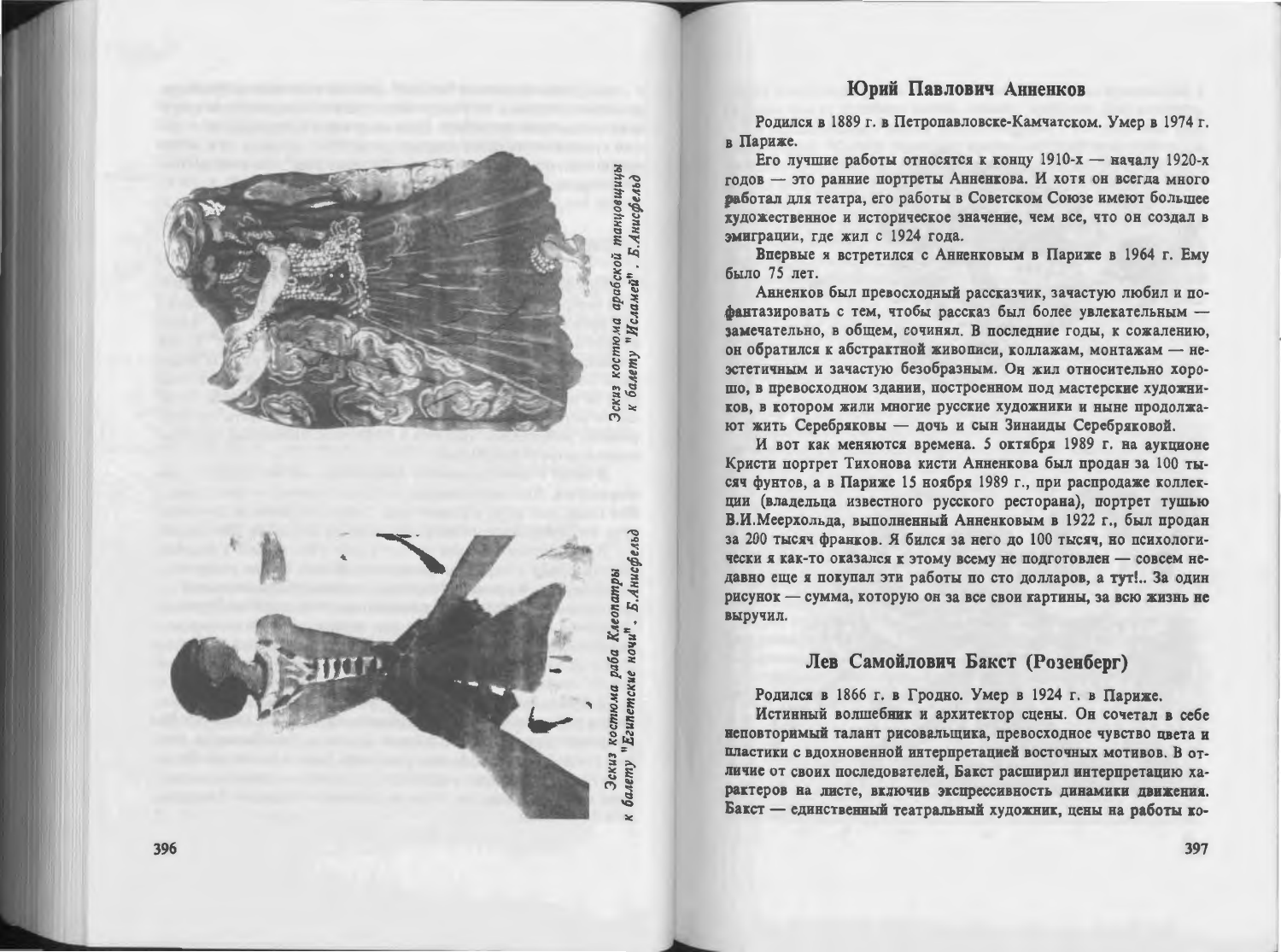

торого всегда поддерживались на высоком уровне, как правило, раз в 10 выше, чем на подобные эскизы, скажем, Бенуа или Добужинского.

Я познакомился с сыном Бакста Андреем, у которого был оригинал афиши "Святой Евгении", проданной 5 октября 1989 г. на аукционе за 25 тысяч фунтов. А эскиз танцовщицы-негритянки был продан на аукционе в Сотсби в Нью-Йорке в 1984 году за 65 тысяч долларов. Работы Бакста унаследовали три его племянницы, к которым я попал, к сожалению, лишь в 1964 г., после того, как у них уже побывали два покупателя. Один из них - профессор Эмилио Бертонатти (Галлериа дель Леванте в Милане), который первый в послевоенный период занялся скупкой работ русских художников ХХ века и устроил в 1964 г. первую выставку с каталогом. Он купил у племянниц Бакста самые красивые вещи. За ним прибыл коллекпиоиер из Нью-Йорка Хауард Ротшильд — он тоже покупал хорошие вещи, но он ничего никогда никому не показывает, и я с его коллекцией познакомился только потому, что он просил меня выдать ему сертификат на одну из работ, которую он продавал, а покупатель не соглашался с тем, что это - Бакст.

Бакст был очень продуктивен, возможно, потому, что его всегда ценили и всегда покупали. Кроме того, он - один из немногих художников (другой - Билибин), у которых были помощники они делали основной рисунок. На рисунках Бакста можно заметить, что он очень интересовался эрогенными зонами. Но эти зоны во времени меняются, меняются и в разных культурах - так, например, в Японии это ступни ног, в восточных странах - торс и так далее - эти мотивы повторяются у него достаточно часто.

В Нью-Йорке есть книжный магазин "Брентано", где после войны в отделе редких книг служил русский - Мартьянов, который уговорил хозяина магазина продавать русские театральные эскизы. Он приезжал раз в год в Париж, скупал работы Ларионова и Гончаровой, а также Бакста. Так что в Нью-Йорке в 40-х и позднее, в 50-х годах, всегда можно было купить у "Брентано" очень приличные работы Бакста. Их много в Америке, много в Париже.

#### Александр Николаевич Бенуа

Родился в 1870 г. в Петербурге. Умер в 1960 г. в Париже.

Бенуа сумел развить собственный стиль, но на этом и остановился. Он как бы навсегда остался в начале Серебряного века и поэтому выбирал для оформления только те постановки, которые от-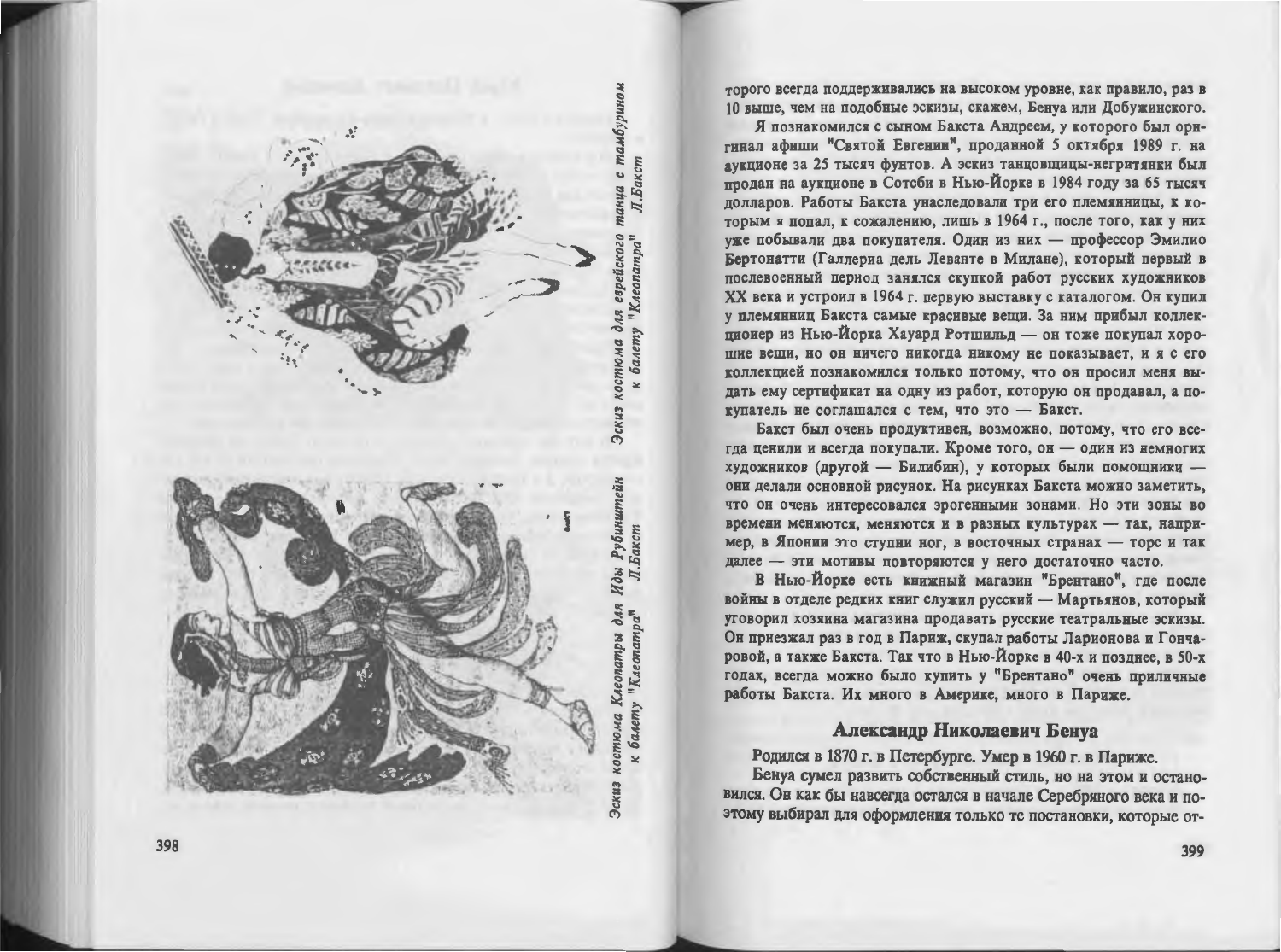вечали его классическому вкусу. Единственной важной уступкой модернизму был "Петрушка", и именно в силу этого он так хорошо известен вне СССР. Как художнику ему не хватило живости стиля и проницательности, но как оформителю ему удавалось вносить упорядоченность и гармонию, что всегда приводило к превосходным результатам на сцене.

А.Бенуа - наиболее плодовитый из русских театральных художников, живших вне СССР. Например, "Петрушка" ставился десять раз, и каждый раз - по новым эскизам Бенуа. Жил он на улице Огюст Виту, в 15-ом квартале, где жили все не очень состоятельные русские - неподалеку от завода "Ситроен". Квартира двухэтажная, внизу - студия Бенуа, наверху были спальни и столовая, а на последнем, пятом этаже была еще отдельная комната, где Александр Николаевич писал книги, воспоминания, статьи, и где хранилась его библиотека. Друзья семьи Бенуа были в основном русские. На воскресные чаепития всегда приходили С.Эрист, Д.Бушен, И.С.Гурвич. Приходил туда и Лифарь, когда ему нужны были какие-нибудь воспоминания или эскизы для его постановок. После кончины Бенуа его дочь - Анна Александровна Черкесова жила в этой квартире с сыном. Эта семья жила как бы в полной независимости от Франции. Они никогда не платили никаких налогов и не получали никаких пособий, а когда Анна Александровна болела, то они звонили в Советское посольство, и оттуда приходил врач. А если что-то случалось с электричеством, то опять-таки звонили в Советское посольство, и приходил электрик и делал то, что иужно. Семья эта явно не сочувствовала господствовавшим в СССР политическим принципам, но они были глубоко русскими людьми и остались такими.

Бенуа вел дневники, которые были переизданы в 1990 г. в СССР, в двух томах, без сокращений. Но в них отсутствуют его заметки о революционных годах. Анна Александровна дала мне эту рукопись, я ее передал американскому профессору Джону Боулту. который подготовил ее к публикации. Теперь она помещена в америкаиский банк, где будет храниться еще 20 лет.

### Николай Александрович Бенуа

Родился в 1901 г. в Ораниеибауме. Умер в 1988 г. в Милане. Это плодовитый художник, во многом напоминающий отца.

хотя и менее талантливый. Впервые я встретился с ним в Милане в 1967 г. Он жил в превосходной квартире в стиле барокко. И он и его жена - замечательно щедрые люди. У Николая Александровича огромная любовь к России и к родным. Так, свою часть унаследованных работ отца он оставил сестре Анне с тем, чтобы она их пролавала по мере необходимости (как я уже говорил, у нее не было никаких государственных пособий).

Н.Бенуа постоянно путешествовал, принимал участие в новых постановках, и у него практически не осталось времени привести в порядок свои бумаги и мемуары. Я его об этом просил, убеждал, но его желание продолжать творить, видеть свои произведения на сцене не позволили ему этим заняться. Он был уверен, что проживет до девяноста лет, как его отец и дед, но умер в 87 лет, за шесть месяцев до основания музея Бенуа на родине.

История создания этого музея для меня очень тяжела, потому что, когда шесть лет назад Николай Александрович начал это дело. то повсюду встречал отказы, потом он попросил меня заняться этим, и я ходил куда только было возможно. Меня выслушивали, более или менее внимательно, но ничего не происходило. И вот только в последнее время, когда был создан Фонд культуры, и Николай Александрович приехал в СССР, то очень много помогла директриса Театрального музея Евстигнеева, а конкретный толчок дало общество "Родина". Я счастлив, что, накоиец, это осуществилось.

Сейчас я предложил Фонду культуры собрать письма Н.Бенуа - их очень много и у меня, и у других людей, и издать их. Очень хотелось бы, чтобы его бумаги не разлетелись по свету.

## Наталья Сергеевна Гончарова

Гончарова внесла в театральную живопись праздничность и яркость своих картин. На нее большое влияние оказало народное русское искусство, такое, например, как вывески лавок, и она пользовалась приемом иконописи - передачей перспективы через вы-COTY.

К И.Зильберштейну, И.Глазунову, А.Вознесенскому.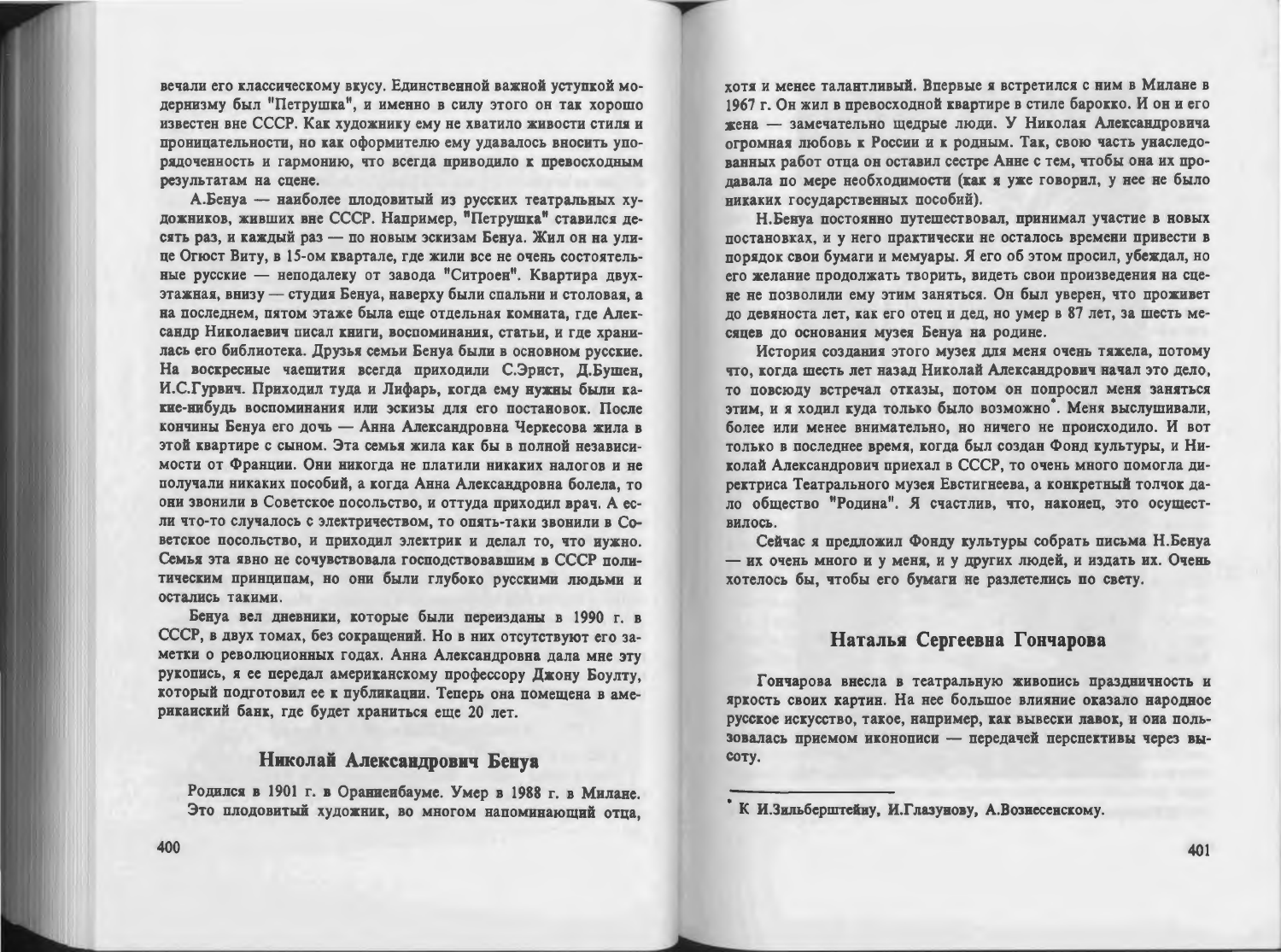

Н.Гончарова. Эскиз костюма пастуха к балету "Литургия"

Я не встретился с ней, а видел только ее преемницу - вторую жену Ларионова Александру Клавдиевну Томилину.

И.С.Гурвич, торговец картинами, о котором я упоминал раньше, рассказал мне историю, безусловно, малоизвестную. Когда в конце жизни Наталья Сергеевна очень болела и крайне ослабла, она на лестнице повстречалась с Томилиной, жившей этажом выше. Томилина толкнула Наталью Сергеевну, которая упала, что и ускорило ее кончину. После ее смерти Томилина стала Ларионовой. Эта лестница — очень крутая винтовая лестница — все еще сохраняется в том доме.

В 1964 г., когда я был в Париже, ни Натальи, ни Миши уже не было в живых. Томилина распродавала по дешевке работы Гончаровой — доллара по два за акварель. Это выглядело так, словно она хотела побыстрее избавиться от картин Гончаровой. Но при этом она почти всегда отказывалась продать хоть одну из работ Ларионова.

# Борис Дмитриевич Григорьев

Родился в Рыбинске в 1886 г., умер в 1939 г. в Кань-сюр-Мер (Франция).

Линия является доминирующим компонентом как рисунков. так и живописи Григорьева. Его работы можно сравнить с творчеством немецких экспрессионистов, таких как Отто Дикс или Георг Грош, но Григорьев выше. К сожалению, на мой взгляд, он недооценивается и немного забыт. Но редкие вещи, которые попадаются на аукционах, продаются, тем не менее, очень дорого.

Я посетил вдову Григорьева Елизавету Федоровну в 1965 г. Из Канн в Кань поездом, потом в гору на такси и, наконец, к вилле Борис Элла, с великолепным видом на залив. До сих пор там живет сын Григорьевых Кирилл.

С г-жой Григорьевой меня познакомила Анна Александровна Евреинова — вдова Николая Евреинова. Она предупредила меня, что Кирилл крайне неустойчив и бьет мать, если ему что-то не нравится из того, что она делает. Поэтому она посоветовала мне подойти к дому и вызвать г-жу Григорьеву на разговор. Так я и сделал, и во время разговора на террасе одного из ближайших кафе попросил ее продать мне картину "Человек с козой", про которую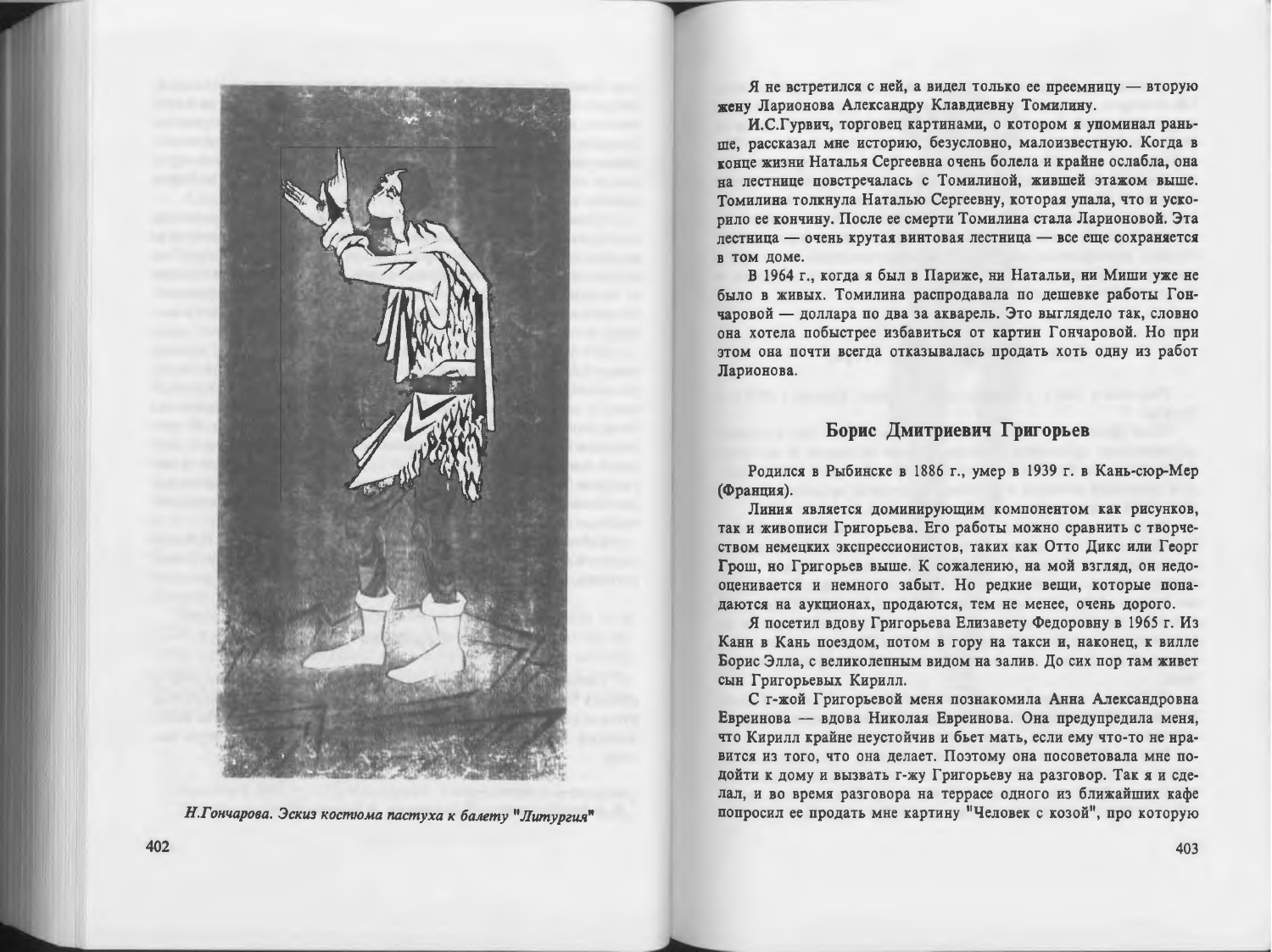мне рассказала А.Евреинова. Она согласилась, попросила у меня 150 долларов, которые я ей дал. Она пошла за картиной, вернулась и вручила мне ее. Я присоединился к моей жене, которая сидела за столиком неподалеку вместе с моим сослуживцем по банку. Мы провели там около получаса, когда г-жа Григорьева вернулась и, с трудом сдерживая слезы, отдала мне деньги и попросила картину обратно. Я ей вернул картину. Она сказала, что сыи заметил, как она выходила с картиной и сказал ей, что если она не вернется с картиной, он ее изобьет. В доме осталось довольно много работ. Кирилл периодически встречается с представителем советского культурного атташе, так что, может быть, эти вещи вернутся в Советский Союз - или уже вернулись.

## Соня Илиевна Делоне (Терк)

Родилась в 1885 г. в Градижске, на Украине. Умерла в 1979 г. в Париже.

Соня Делоне - создательница симультанизма. Она заменила традиционные орнаменты геометрическими мотивами и экзотическими образами. Комбинации контрастирующих ярких тонов, наряду с градацией оттенков и цветовых сочетаний, предопределили в 1916-17-м годах направление будущей моды.

Впервые я встретился с ней в 1964 году, когда ей было 69 лет. Она была очень грузной и с трудом передвигалась. За ней ухаживали и вели все ее финансовые дела двое молодых людей - гомосексуалистов, от которых она полностью зависела. Я выбрал у нее четыре работы, и мы уже договорились о цене. Но когда я собрался унести картины, эти молодые люди уговорили ее не продавать свои работы. Один из них, Жак Дамас, открыл после смерти Сони Делоне галерею в Париже, где он продает ее картины.

С.Делоне и ее муж были центром артистической жизни Парижа 20-х годов. К счастью, они были состоятельными людьми и широко принимали как русских, так и нерусских художников.

Работы Делоне стоят сейчас очень дорого, в особенности те, которые делались для Дягилева. Вообще, эскизы, выполненные для антрепризы Дягилева ценятся раза в два-три дороже, чем другие работы тех же художников, независимо от их качества.



С.Делоне. Эскиз костюма Амнерис в стиле симультанизма для оперы "Аида"

404

405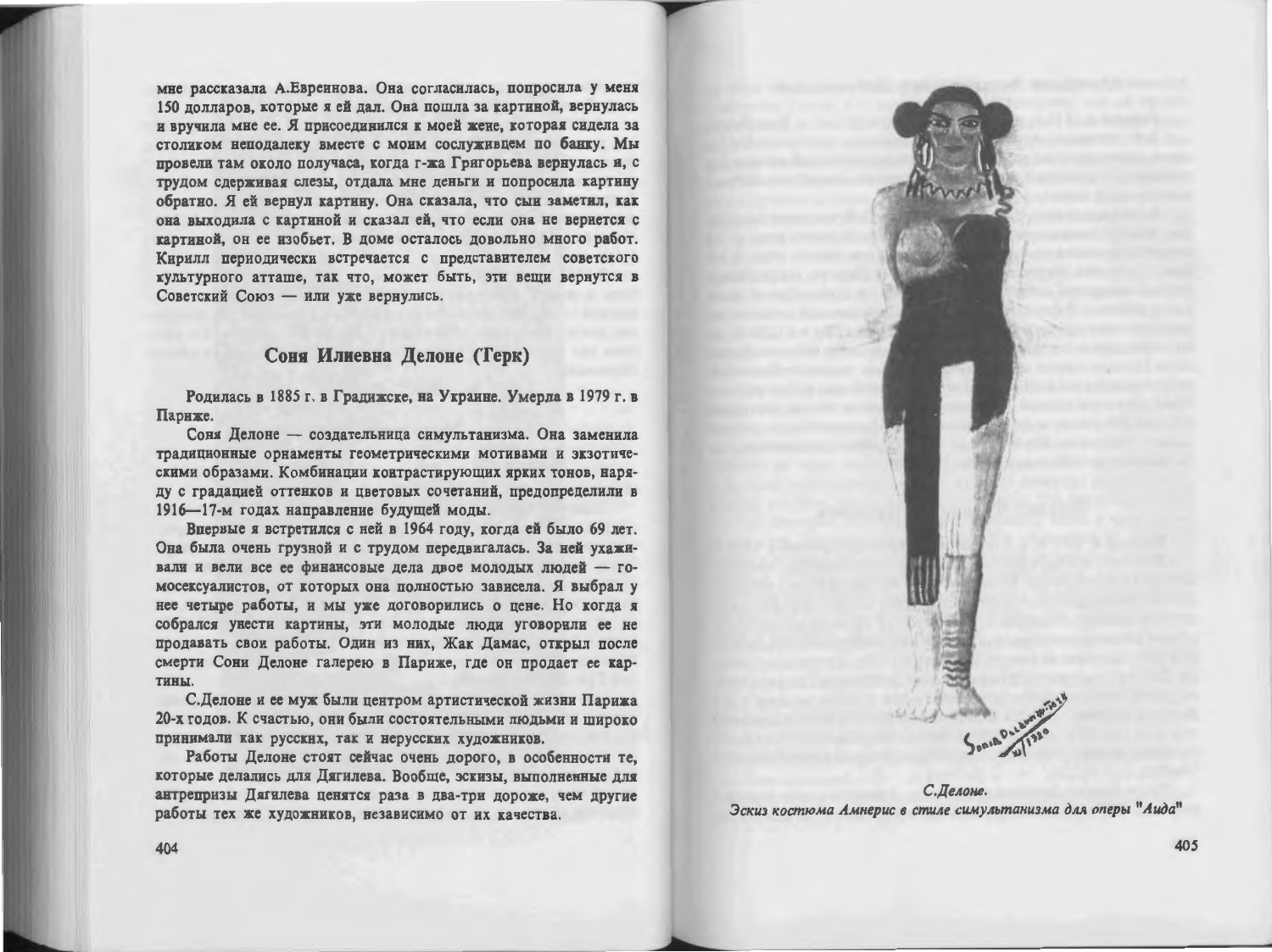# Мстислав Валерианович Добужинский

Родился в 1875 г. в Новгороде. Умер в 1957 г. в Нью-Йорке. Это художник, приверженный традициям, отличающийся от своих современников, работавших в натуралистической манере, интенсивной стилизацией и поэтическим синтезом малейших леталей повселневной жизни.

Я познакомился в Нью-Йорке с сыном Добужииского Всеволодом Мстиславовичем, который сделал очень большое дело - он собрал и записал воспоминания современников о своем отце. А его брат, Ростислав Мстиславович, живущий в Париже, собрал среди русской эмиграции деньги для издания книги о Добужинском, и эта книга вышла в Париже, после чего Р.М. Добужинский помогал ленинградским искусствоведам издать подобную книгу в СССР. К сожалению, книга эта вышла с купюрами, что очень обидело Ростислава Мстиславовича, поскольку его заверяли, что текст будет публиковаться без изъятий. В парижской "Русской мысли" он опубликовал огромную статью, где продемонстрировал все эти цензурные купюры. Но сейчас, я думаю, можно было бы подготовить переиздание - не только без купюр, но и существенно дополненное, так как появились новые материалы.

#### Михаил Федорович Ларионов

Родился в 1881 г. в Тирасполе. Умер под Парижем в 1964 г. В разгаре войны, в 1915 г., Ларионов отправился для поправки здоровья в Швейцарию. Тогда ему было 34 года, и к тому времени, хотя он потом прожил еще 50 лет, он успел сделать все значительное, что осталось в истории от его искусства. Приехав в Париж. Ларионов решил полностью отдать свою творческую энергию Дягилеву и работал с ним до смерти Дягилева в 1929 г. Театральные работы Ларионова насквозь русские - они светятся от напряженной. открытой первозданности цветовой гаммы и тесно связаны с его ранними работами в стиле неопримитивизма. Из всех художников - а их было 41, - работавших с Дягилевым, Ларионов был единственным, который сделался хореографом и поставил свой балет -"Лис".

После смерти Дягилева в 1929 году Ларионов почти перестал работать. Он, по-видимому, потерял интерес к живописи еще и в си-

лу того, что был отрезан от стимулирующего воздействия событий в Советском Союзе. Его друзья в Париже говорили, что он просто величайший лентяй. Но это мнение идет вразрез с воспоминаниями его товарищей по художественному училищу, которые считали Ларионова наиболее трудолюбивым и плодовитым студентом.

Работы Ларионова ценятся чрезвычайно высоко, а поскольку они встречаются очень редко, стоят они почти вдвое больше, чем работы Гончаровой. Его маленькая двухкомнатная квартира на ул. Жака Калло была буквально завалена картинами, но несмотря на все мои старания и усилия моей жены, нам мало что удалось приобрести у его вдовы Томилиной. В основном это были большие декорации Гончаровой и Ларионова. Томилина вела очень аскетический образ жизни и почти никогда не продавала работы Ларионова. Часть его работ досталась торговцу Шовлену, о котором я говорил в связи с Экстер, потому что он очень много помогал ей в повседневной жизни - ходил за покупками и т.п.

Поскольку у самого Ларионова денег не было, он помогал другим в составлении коллекций. Вкус у него был, по-видимому, превосходный, о чем можно судить по тому, что он помог собрать знаменитую коллекцию Владимира Николаевича Башкирова, крупного маклера по зерну, жившего тогда в Нью-Йорке. Башкиров приехал в Америку миллионером - один из очень немногих русских эмигрантов, которым удалось вывезти состояние. Это произошло потому, что Башкиров был директором Волжского банка и имел право на подпись. Сразу же после октябрьского переворота он поехал в . Токио и выписал чек на токийское отделение на миллион долларов, который он перевел затем на свой счет в Нью-Йорке, где и продолжил свою деятельность. Башкиров наезжал в Париж раза два в год, где покупал картины, подобранные для него там Ларионовым, это все серьезная, хорошая живопись.

# Георгий Анатольевич Пожедаев

Родился в Курске в 1899 г. Умер в 1971 г. в Париже.

Колоритный и декоративный художник второго эшелона. Он был последователем Бакста и Эрте<sup>\*</sup>, использовал манеру Бакста в

Эрте. Ромен де Гиртов, видный русский художник, живший в Париже, недавно умер. В СССР неизвестен (прим. автора).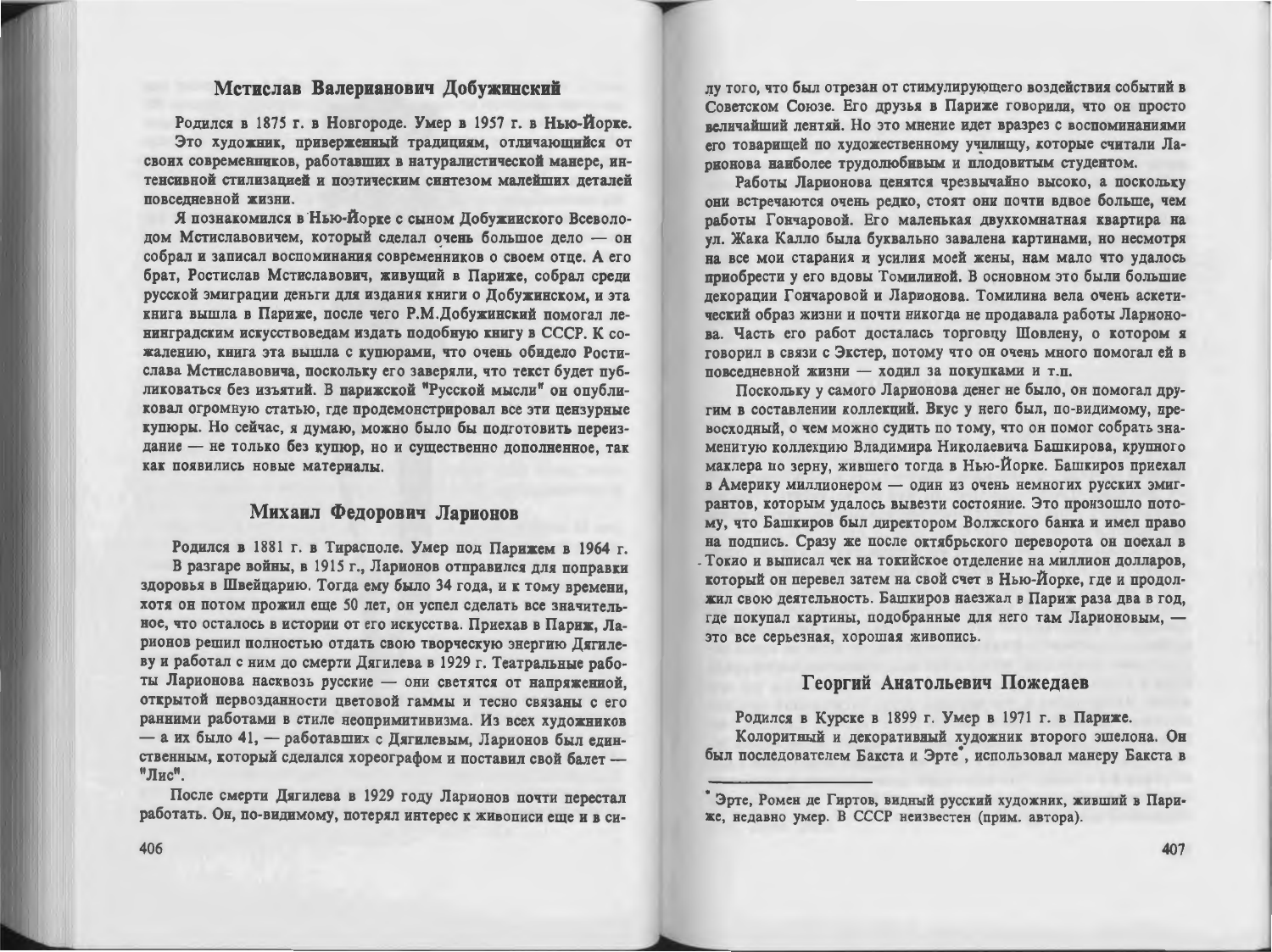эскизах костюмов, при этом пренебрегая изображением естественно падающих складок ткани.

Человек он был необычайно приятный, щедрый, дарил свои эскизы. Например, послал мне по почте свой автопортрет. Он дал мне много биографических данных о других художниках. Спрос на его работы был ограничен, но, к счастью, у него был загородный дом. где с возрастом он проводил все большую часть жизни. После смерти Пожедаева его вдова, Валентина Михайловна, очень мудро распорядилась наследием - она начала очень активно его продавать, в разные руки и в разные страны, не концентрируя нигде его работ. Поэтому он вошел во многие коллекции, часто появляется на аукционах и не канул в неизвестность, как, например, Щекотихина-Потоцкая; кроме как в росписях по фарфору никто и нигде ее не знает, а на выставках и аукционах почти ничего из ее работ не появляется.

# Иван Альбертович Пуни

Родился в 1894 г. в Куоккале, а умер в 1956 г. в Париже. Это одаренный художник, который после 1924 г., подобно Боннару и Вийяру, полностью переходит к фигуративно-импрессионистической живописи. Французская Энциклопедия живописи называет его "младшим импрессионистом". На мой взгляд, работы русского и берлинского периодов были более оригинальными, динамическими и новаторскими, чем парижские работы после 1924 г.

Я побывал в его знаменитой мастерской, где он жил на протяжении 40 лет. Когда я поднялся на четвертый этаж, вышла мадам Леже и сказала, что я попал не в ту мастерскую, мне нужно зайти в следующий подъезд. Я навещал его жену - художницу Ксению Леонидовну Богуславскую. Это было в 1964 г. Она интересовалась футболом и непосредственно футболистами, но в это же время самозабвенно посвящала себя работе над каталогом-монографией Пуни и стремилась во что бы то ни стало опубликовать его при жизни. Чтобы поднять это нелегкое дело, Богуславская продала несколько важнейших работ маслом Пуни торговцу хлопком г-ну Бернингеру из Цюриха, который вместе с Ксенией Леонидовной затем потратил массу времени и денег на создание великолепной монографии в 2-х томах. Это настоящий пример вдовам художников: пренебрегая собственной живописью, она всецело посвятила себя сохранению памяти мужа.

Для того, чтобы пробудить интерес к живописи Пуни, Ксения Леонидовна в 1964 г. передала в Лувр 66 его работ, которые экспонировались в филиале Лувра "Оранжери". Одновременно владелица галереи Диана Верни, русская по происхождению, сделала коммерческую выставку, где работы продавались. Я туда, разумеется, пошел, но необходимых денег не имел (работы тогда продавались, начиная от тысячи долларов). В отчаянии я поехал прямо к вдове Пуни и рассказал ей о причине моего посещения. Она показала мне одну театральную работу и после долгих переговоров назначила цену 300 долларов. У меня и их не было, и я ей предложил 100 долларов, потому что этот эскиз был поврежден. Она не согласилась. Мне нужно было уходить - у меня было назначено свидание с Андреем Бакстом, но у самой двери она меня нагнала и сказала: "Вы ужасный человек, но мне страшно нужны 100 долларов", - так и началось мое собирание Пуни.

# Николай Владимирович Ремизов

Родился в Петербурге в 1887 г., умер в 1975 г. в Палм Спрингсе (Калифорния).

Способный второразрядный театральный художник. Не новатор. Хорошо знал требования театрального оформления и запросы публики. Он был также великолепным карикатуристом.

Ремизов прибыл в Америку в 35 лет. Вместе с Судейкиным он пользовался там огромным успехом. До этого они работали в Париже у Никиты Балиева в кабаре "Летучая мышь", с ним приехали в Нью-Йорк и там оба остались. Ремизов затем переехал в Калифорнию, где работал для студий в Голливуде и имел большой успех. Ремизов полностью обамериканился, целиком вошел в артистический мирок Голливуда и после окончания своей творческой деятельности мирно и приятно доживал жизнь в Палм Спрингсе.

## Александр Борисович Серебряков

Родился в 1907 г. под Харьковом. Живет в Париже. Сын художницы Зинаиды Серебряковой.

Его псевдоним - "Ре-ми" - хорошо известен всем любителям графики (прим. ред.).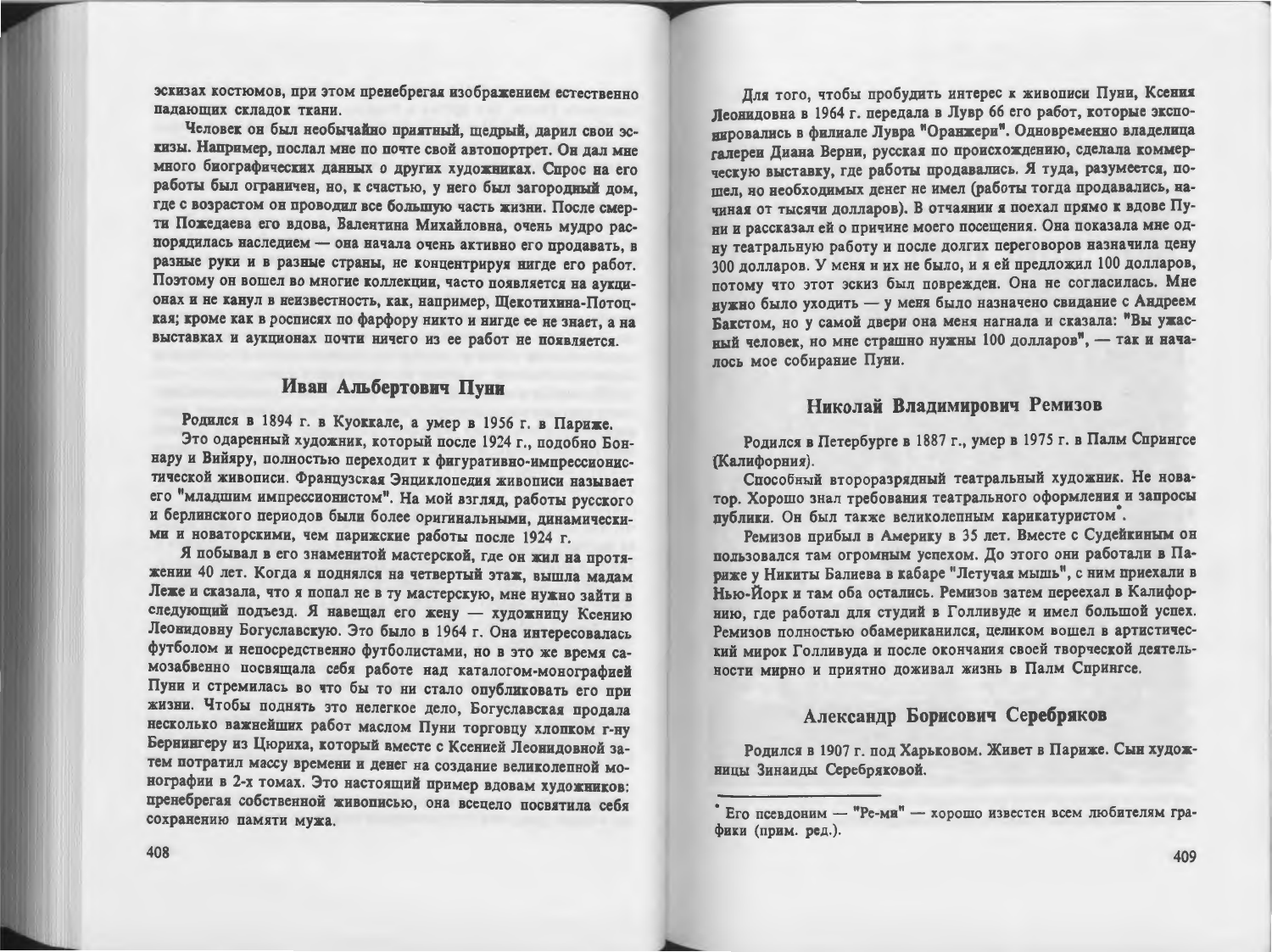

А. Серебряков. Съезд гостей в палаццо Лабиа в Венеции

Серебряков - художник-реалист и театральный оформитель, обладающий уникальным даром с необычайной точностью воспроизводить интерьеры. Он также одарен творческой фантазией. Оформляет различные большие празднества, как, например, гранпиозные балы.

Признан художником номер один по интерьерам во Франции. Практически нет ни одного особняка или замка сверхсостоятельных пюдей и дворянства, чьи интерьеры не были бы документированы для потомков в акварелях Серебрякова. Вместе с тем, он застенчив и старается держаться в тени; не требует высокой платы за свою работу и живет в скромной квартире на пятом этаже. Во время второй мировой войны он предоставил свою мастерскую Александру Николаевичу Бенуа, поскольку квартира Бенуа находилась неподалеку от заводов "Ситроен", которые немцы бомбили. Именно в квартире Серебрякова художник С.Иванов написал маслом большой портрет А.Бенуа, напоминающий кустодиевский портрет Шаляпина. Портрет этот Иванов завещал Русскому Музею, и он сейчас находится в Ленинграде. На портрете Бенуа показан в меховой дохе, поскольку во время немецкой оккупации топить было нечем - угля не было, и большинство людей зимой сидели дома в шубах и в перчатках.

Причина, по которой работы Серебрякова редко бывают в продаже, - опасения хозяев. Во Франции налогообложение проводится не только по заявленному доходу, но и по образу жизни. То-есть, владельца роскошного особняка могут обложить в соответствии с теоретическим доходом, который можно было бы получить, разделив этот особняк на квартиры и сдавая их жильцам. Вторая причина - страх перед ворами, потому что Серебряков так хорошо и тщательно выписывает интерьеры и каждый в них предмет, что хозяева не хотят подсказать ворам и коллекционерам, нанимающим воров, где что можно украсть.

Его сестра Екатерина - тоже художница, которая в основном пишет замки и особняки, интерьеры которых рисует ее брат.

Серебряковы живут в студии Зинаиды Серебряковой в том же замечательном доме, о котором я уже говорил, - построенном специально для художников. Там жил и Анненков. Когда мы с женой были у них в последний раз, они просили сообщить Советскому Фонду культуры, что готовы передать все работы матери и свои работы с условием, чтобы Фонд культуры создал дом-музей Серебря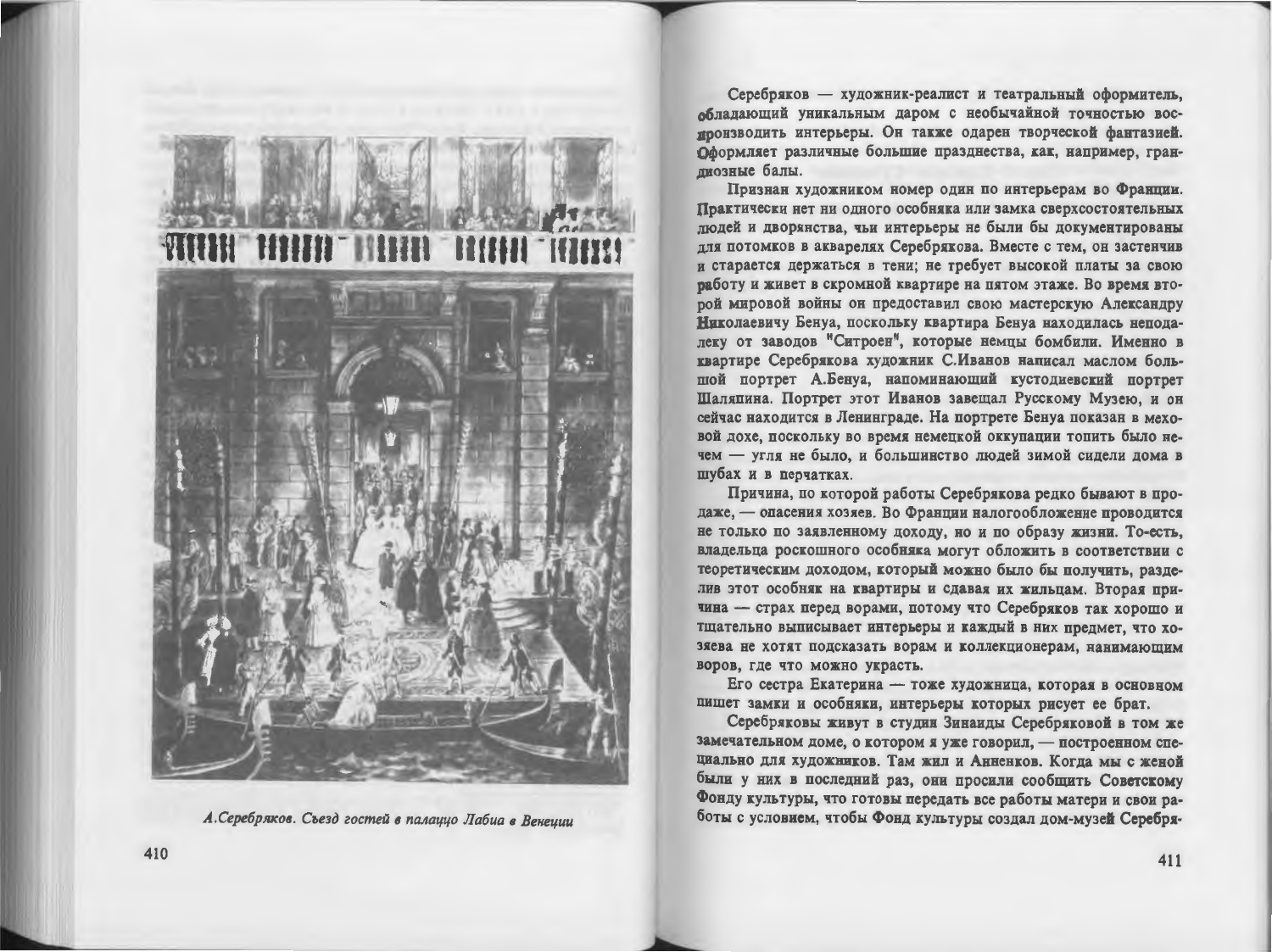ковых в Москве и Ленинграде. Я надеюсь, что здесь можно будет как-то договориться.

# Сергей Юрьевич Судейкин

Родился в 1882 г. в Смоленске. Умер в 1946 г. в Наяке близ Нью-Йорка.

У него был подход живописца к оформлению сцены. В 1920 г. он эмигрировал в Париж, а с 1922 г. поселился в Нью-Йорке, где был главным оформителем балиевского кабаре "Летучая мышь". В его театральных эскизах прослеживается примитивистская стилизация со склонностью к излишней утрировке, как цветовой, так и композиционной. Эта манера нравилась публике, и он стал постоянным художником-оформителем у Балиева. Потом он много работал в Метрополитэн-Опера.

В 1958 г., через 12 лет после смерти Судейкина, я познакомился с известным торговцем книгами и картинами Семеном Акимовичем Боланом. Болан был большим знатоком книг и его основной профессией была перепродажа того культурного наследия, которое Советский Союз продавал на аукционах в Берлине в 20-х годах. Болан скупал там книги, а потом перепродавал в Америке, главным образом, в университетские библиотеки. Так вот, этому Болану Судейкин передал тысячу своих работ с тем, чтобы они были переправлены в Советский Союз. Тогда контакты были сложны и первая попытка установить какую-то связь была предпринята Боланом в 50-х годах, когда в США появился балет Большого театра. Он встретился с Улановой и сказал ей, что у него большое собрание - все работы Судейкина, которые тот выполнял для Метрополитэн-Опера и других трупп, а также работы ряда других художников, включая и Гончарову. Разговор ничего не дал, Болан как-то разочаровался и начал продавать кому попало. Так мне удалось еще в 1958 г., когда я приехал учиться в Нью-Йорк, купить ряд работ Судейкина. Там я встретился со второй женой Судейкина Верой Стравинской и при встрече сказал ей, что очень близко с ней знаком. Она удивилась и сказала, что видит меня впервые. Тогда я напомнил ей, что был такой большой альбом, в 50-ти листах, где Судейкин ее увековечил во всех подробностях. Потом я познакомился с последней женой Судейкина Джин Палмер-Судейкин, у которой я приобрел довольно

много работ, а также его архив, который в 1970 г. я продал в ЦГАЛИ.

В 40-х годах Судейкин открыл в Нью-Йорке кабаре под названием "Привал комедианта" - с помощью Сандро (Александра Анисимовича) Короны, который там пел, а приятельница Судейтина. Сильвен Глэд - танцевала. В кабаре было очень красиво, прекрасные росписи. Однако Судейкин был хорошим художником, но, к сожалению, плохим коммерсантом. Предприятие прогорело, и Судейкин потерял не только все свои деньги, но и деньги Джин Судейкин, так что ей потом на старости лет пришлось продавать не только его картины, но и домашние вещи.

# Павел Федорович Челищев

Родился в 1898 г. в Москве, умер в 1957 г. близ Рима.

Челищев первоклассный художник, по-прежнему недооцениваемый. В течение всей своей жизни он экспериментировал с живописными стилями, в каждом резко отличаясь от другого и в каждом демонстрируя высокий профессионализм. Его ранние театральные работы носят явные следы глубокого влияния учителя Челищева -Александры Экстер. В 1919 г. она преподавала в Киеве методику кубизма применительно к театральному оформлению, а именно: использование цвета и формы в ограниченном пространстве, где будет происходить действие.

Декорации Челищева часто вписываются в круг, что подчеркивает их динамичный характер. Они всегда выполнены в ярких и контрастных цветах. Эти мастерски выполненные листы - гордость русского театрального искусства того времени.

В 1924 г. он резко изменил стиль, отказавшись на время от использования основных цветов и сосредоточившись на линии. Впоследствии он работал во многих стилях, исключая абстракционизм.

В 1965 г. мы зашли с женой в кафе "Петроград" в Афинах. Кафе большое, все стены увещаны картинами. Мне показалось, что некоторые работы очень напоминают русских театральных художников. Я подощел к одной из них, убедился, что это действительно так, и попросил вызвать хозяина кафе. Фамилия его оказалась Яковлев - Николай Яковлев. Кроме того, что он был владельцем этого кафе, он был сочинителем популярных песенок - самым по-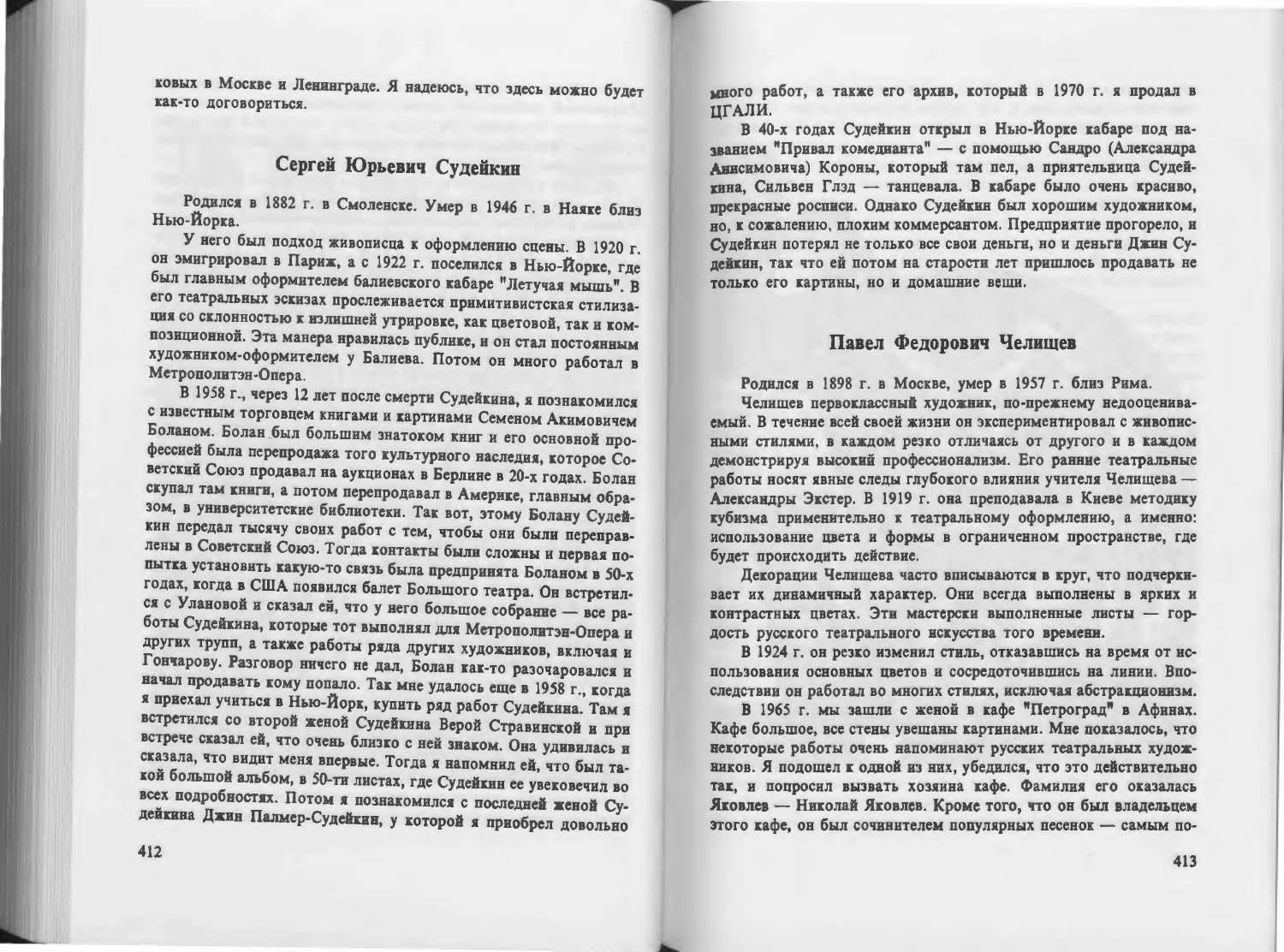

П. Челищев. Эскиз костюма раввина

пулярным композитором в Греции. Когда я спросил его, откуда здесь все эти картины, он сказал, что у него очень много театральных работ Челищева, потому что Челищев эмигрировал через Константинополь и Афины, вот поэтому его работы и застряли у Яковлева. Он показал нам комнату над кафе, где кучей лежали великолепные работы русских театральных художников, а на стенах висели три картины Кандинского. Он готов нам был продать все. что мы видели в этой комнате, за 10 тысяч долларов. Этих денег у нас не было, и единственное, что мы могли купить - театральный эскиз Челищева за 100 долларов. Этот эскиз - на обложке каталога выставки в Метрополитэн, где мы выставляли часть нашего собрания в 1967 г.

Через Яковлева мы познакомились с балетмейстером Борисом Алексеевичем Князевым, тоже жившим в Афинах, у которого было много работ Коровина, Челищева, и мы прикупили еще 8 работ. В 1972 г. в Музее современного искусства в Нью-Йорке была выставка под названием "Приобретения". Один зал там был полностью отдан под работы Челищева. Они мне показались такими радостными, яркими - на уровне работ Шагала, но гораздо более красочные! К счастью, под картинами было написано: "Приобретены у г-жи Заусайловой, сестры художника, в Париже". Я вылетел в Париж. Александра (Шура) Федоровна жила в квартире 15-го района Парижа, где обосновались многие русские, оказавшиеся в период между двумя войнами в стесненных обстоятельствах. У нее были парализованы ноги и она сидела в кресле-каталке. Она подтвердила, что Музей Современного искусства в Нью-Йорке не слишком заинтересован в театральных работах брата. "Встаньте на этот стул и дотянитесь до стопки бумаг на платяном шкафу. Снимите их и давайте посмотрим, что там" - сказала она. Именно тогда я добавил к нашей коллекции несколько театральных работ замечательного мастера Павла Челищева.

# Сергей Васильевич Чехонин

Родился в 1878 г. в Новгороде, умер в 1936 г. в Роррахе, неподалеку от Базеля.

Чехонин - один из самых многогранных русских художников. Его дар в области прикладного искусства нашел выражение в иллю-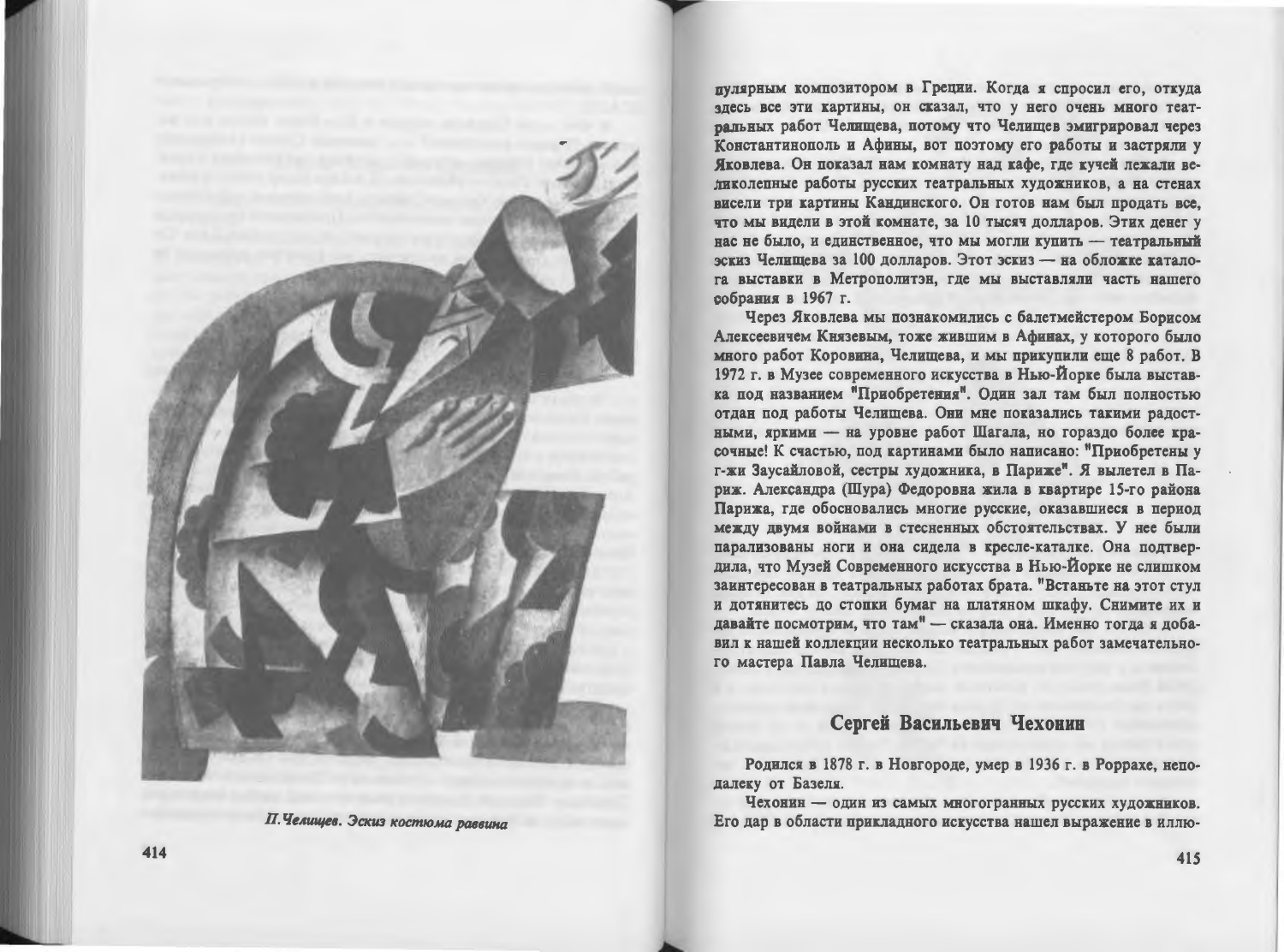стрировании и оформлении книг. в рисовании банкнот, плакатов, газетных заголовков; он был также театральным художником, есть у него работы и по фарфору, и ювелирные. В 1928 г. Чехонин эмигрировал в Париж.

В 1964 г. я посетил студию Чехонина на Рю Грез - это в самом центре Парижа. Навестил я там его пасынка, Пьера Ино (Петра Владимировича Вычегжанина), - преуспевающего художника, писавшего в сюрреалистической манере Сальвадора Дали. Большинство своих работ он продавал во Флориде через владельца американской галереи, где он и проводил зимы. Он сохранил все работы Чехонина, которые были в студии. Мне удалось купить у него большую часть театральных работ Чехонина. В послевоенные годы Чехонин, как и многие другие художники, оказался в Париже забытым. В 1971 г. упоминавшийся ранее г-н Шовлен зашел в студию и купил у Пьера Ино все нетеатральные работы - в основном, абстрактные, кубистические и кубо-футуристические - и сделал выставку. Большинство вещей он продал, но большого успеха, к сожалению, выставка не имела, и Чехонин до сих пор остается сравнительно неизвестен на Западе и появляется на аукционах, главным образом, как создатель фарфора.

## Марк Захарович Шагал

Родился в Витебске в 1887 г. Умер в 1985 г. в Сен-Поль-де-Ванс. В 1960 г. я написал ему письмо с просьбой продать мне один его театральный эскиз за мою месячную зарплату. Он мне отказал. сославшись на то, что у него не осталось ни одного эскиза.

В 1972 г. мы встретились с ним на обеде во французском посольстве в Вашингтоне. К счастью для нас, жена Шагала Ида отсутствовала, и это дало возможность Шагалу разговаривать. У меня с собой было несколько каталогов наших очередных выставок, и я начал ему показывать их. Пройдя по алфавиту примерно тридцать художников (без комментариев со стороны Шагала - он только рукой махал), мы остановились на Рерихе. Только тут он пристально всматривался в репродукции, а потом сказал: "Вот это - настоящий художник".

Он был очень работоспособным человеком - вставал рано утром, весь день работал. Он, безусловно, самый популярный после



М.Шагал. Эскиз костюмов Алеко и Земфиры к балету "Алеко"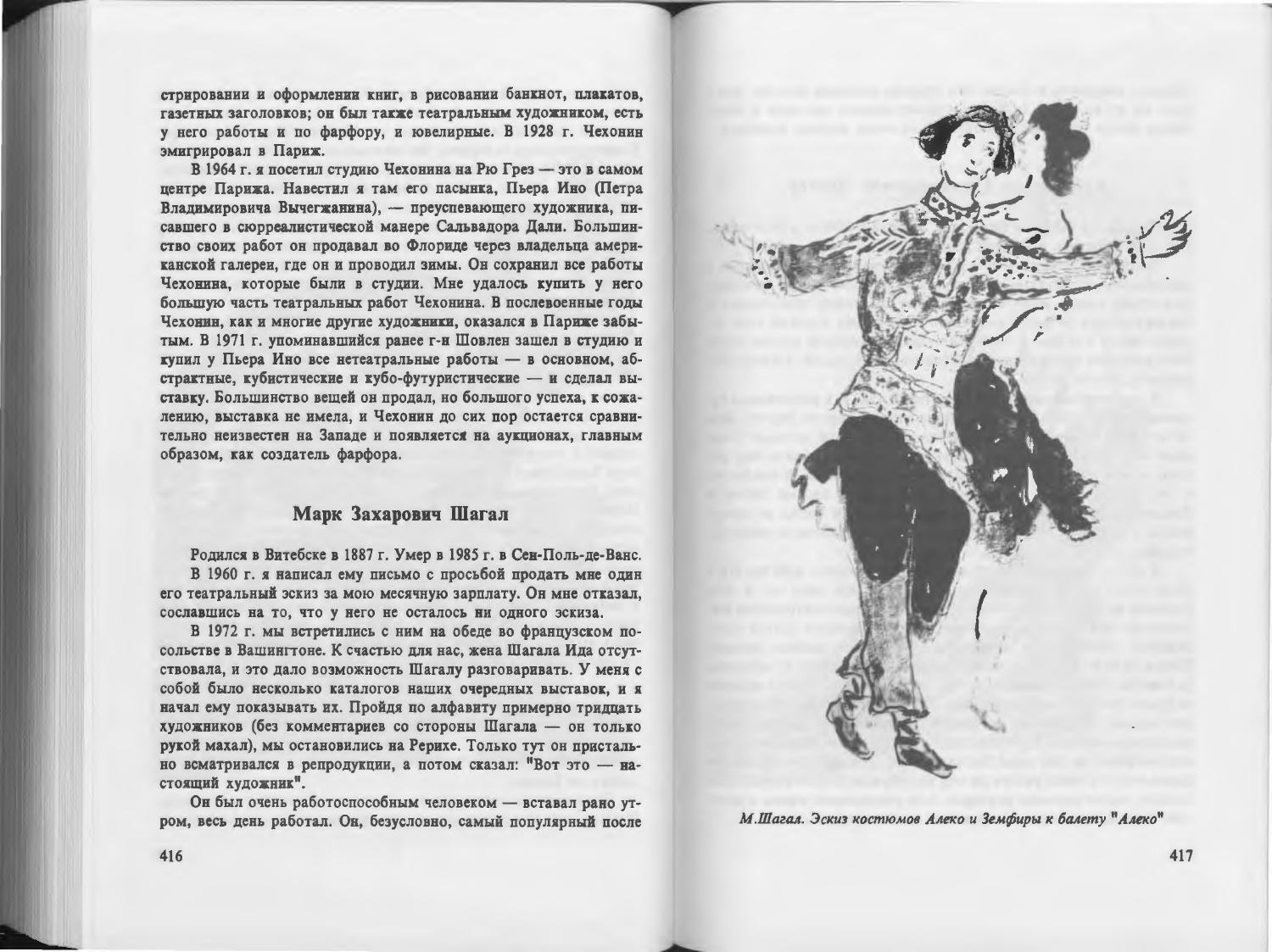Пикассо живописец и график. Его графику покупали больше, чем у кого бы то ни было. В любом художественном магазине в Нью-Йорке всегда были вещи Шагала, и он очень многим нравился.

### Александра Александровна Экстер

Родилась в 1882 г. в Белостоке. Умерла в 1949 г. в Фонтене-о-Роз. под Парижем. в полной нищете.

Экстер можно поставить в один ряд с самыми талантливыми и своеобразными русскими художниками. Ее собственный живописный стиль, тонкое восприятие цветовых сочетаний, красочность и декоративность ее работ неизменно привлекают зрителя. Она создала школу в Киеве в 1919-20 годах, из которой вышли такие блистательные художники, как Рабинович, Петрицкий, Меллер, Челишев и многие другие.

Я долго разыскивал работы Экстер. В 1962 г. я встретился с художником Лиссимом, бывшим киевлянином и другом Экстер. Жил он под Нью-Йорком. Он унаследовал все ее работы, которые были пересланы ему в Америку. Думаю, что Экстер завещала ему работы, потому что во время и после войны он посылал ей продукты. и это продлило ее жизнь. Я передал в ЦГАЛИ письма Экстер к Лиссиму, где она описывает ужасную нищету и голод во время войны в Париже, где у нее не было близких, а работы ее никто не покупал.

И вот у Лиссима я увидел все эти замечательные работы. Но я тогда имел весьма скудные средства, и Лиссим, зная это и наш большой интерес (а я тогда интересовался только театральной живописью), пригласил нас и устроил для нас выставку только театральных эскизов - не показав ее абстрактные работы маслом. Потом он сказал, что мы можем выбрать десять работ и заплатить за каждую, сколько сможем, но что второго такого показа никогда не будет, поэтому выбирать нужно тщательнее. Я выбрал и предложил ему по 30 долларов за каждую работу - мне стыдно было предложить меньше. Но у нас тогда и этих денег не было, и он мне дал рассрочку на два года! Рассказал я об этом вот почему: в прошлом году в Сотсби работа Экстер из собрания Костаки продалась больше, чем за миллион долларов. А ее театральные эскизы в каталоге оценены предварительно в сто - сто двадцать тысяч.



А.Экстер. Эскиз костюма Аэлиты для кинофильма "Аэлита"